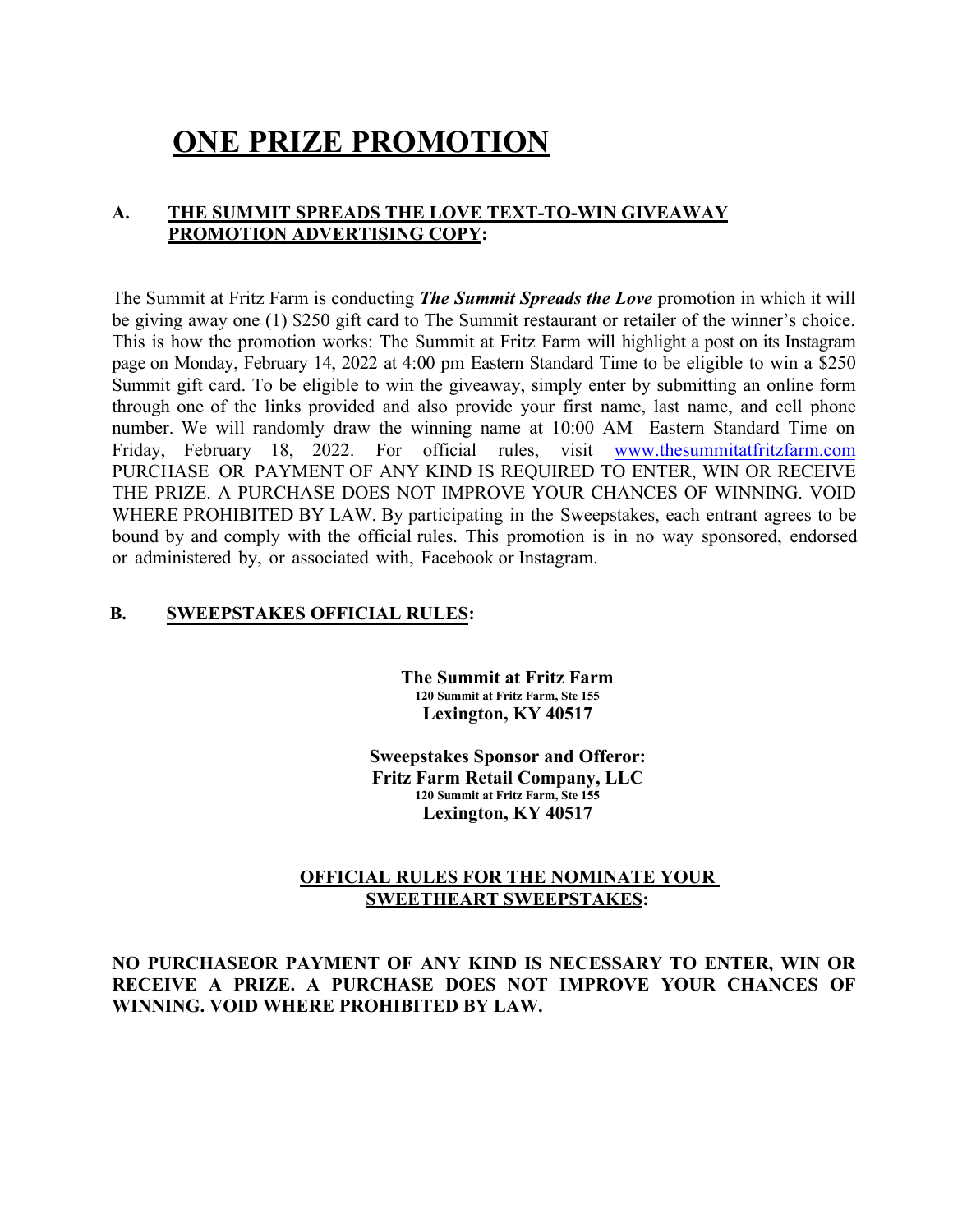#### INTRODUCTION:

The Summit at Fritz Farm's The Summit Spreads the Love sweepstakes ("Sweepstakes") is offered and sponsored by Fritz Farm Retail Company, LLC 120 Summit at Fritz Farm, Ste. 155, Lexington, KY 40517, the owner of The Summit at Fritz Farm. The Sweepstakes is governed by these Official Rules. By participating in the Sweepstakes, each entrant unconditionally agrees to be bound by and comply with these Official Rules (including all eligibility requirements) and the decisions of Sponsor, which shall be final and binding in all respects. The Sweepstakes is subject to all federal, state and local laws and regulations and is void where prohibited by law. This giveaway is a sales promotion for Fritz Farm Retail Company, LLC 120 Summit at Fritz Farm, Ste. 155, Lexington, KY 40517.

## NEITHER INSTAGRAM NOR FACEBOOK SPONSOR, ENDORSE, OR ADMINISTER THE SWEEPSTAKES:

This promotion is in no way sponsored, endorsed, or administered by, or associated with, Instagram or Facebook. You understand that you are providing your information to Fritz Farm Retail Company, LLC**,** the owner of the Instagram page and not to Instagram or Facebook.

## PROMOTION PERIOD:

The Sweepstakes begins at 12:00 PM Eastern Standard Time on Monday, February 14, 2022, and ends at 10:00 AM Eastern Standard Time on February 18, 2022 (the "Promotion Period"). Sponsor is responsible for the collection, submission and processing of entries and the overall administration of the Sweepstakes. Entrants should look solely to Sponsor with any questions, comments or problems related to the Sweepstakes.

## ELIGIBILITY:

The Sweepstakes is open only to legal residents of the fifty United States (including the District of Columbia) who are eighteen (18) years of age or older as of the entry date. Void where prohibited by law. Sponsor and its respective parents, subsidiaries, affiliates, distributors, retailers, sales representatives, advertising and promotion agencies and each of their respective members, officers, directors and employees (collectively, the "Promotion Entities"), and members of their immediate families and/or persons living in the same household as such persons, are ineligible to enter the Sweepstakes or win a prize.

## ENTRY:

The Summit at Fritz Farm will post the giveaway to the @thesummitatfritzfarm Instagram page and ask participants to 1) visit the link in their bio and 2) follow the "The Summit Spreads the Love" giveaway and provide a name and cell phone number to be entered and eligible to win the giveaway. To participate, all requested information must be provided. Entry must be made by the entrant. Any attempt by an entrant to obtain more than one entry by using multiple or different Instagram accounts, identities, registrations, logins or any other methods, including, but not limited to, commercial contest/ sweepstakes subscription notification and/or entering services, will void that entrant's entries and that entrant may be disqualified. Final eligibility for the award of any prize is subject to eligibility verification as set forth in these Official Rules. All entries must be posted by the end of the Promotion Period in order to participate. Sponsor's database clock will be the official time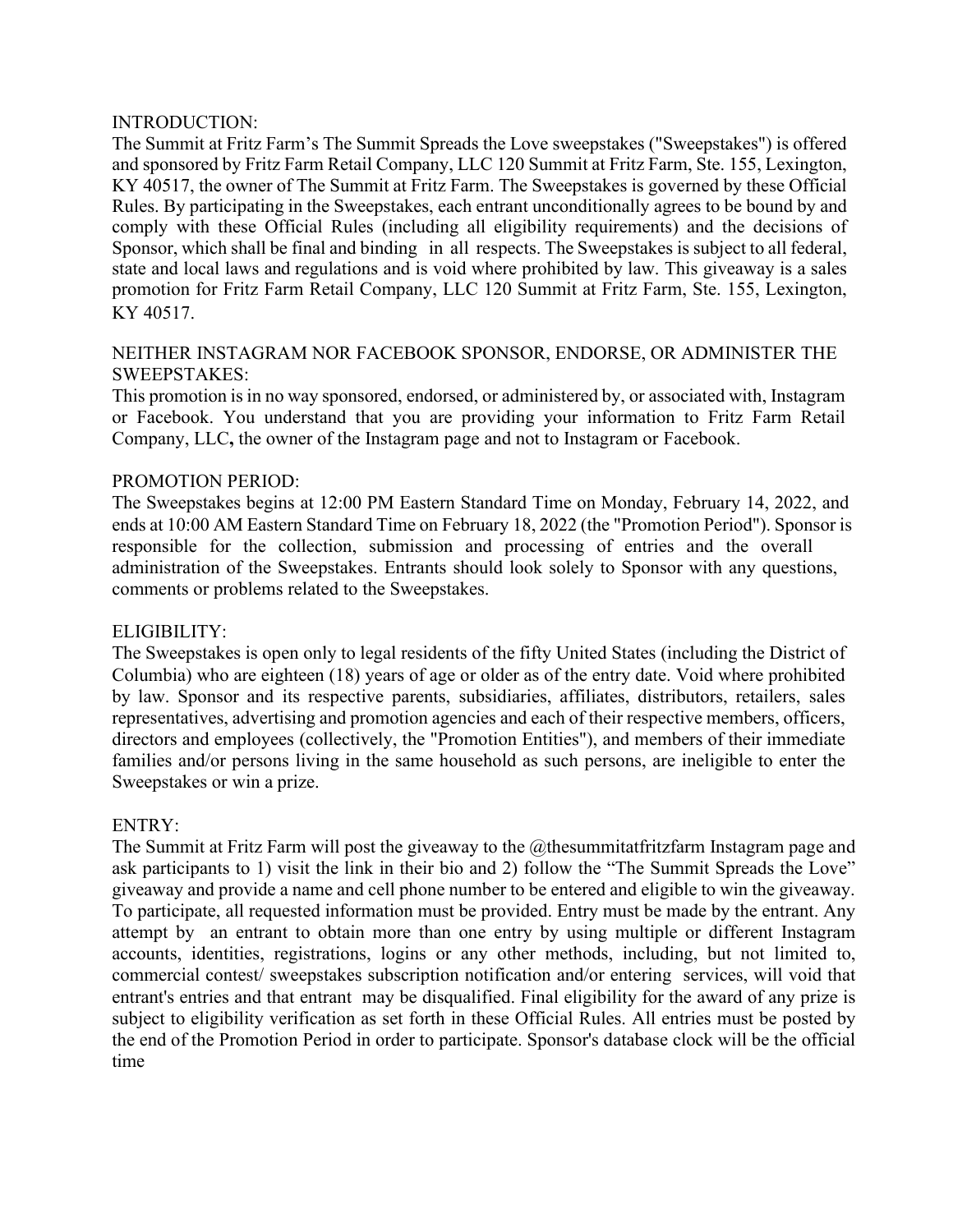keeper for this Sweepstakes. Except where prohibited by law, by participating in this promotion each entrant grants Sponsor permission to use his or her name, likeness or comments for publicity purposes without payment of additional consideration.

## WINNER SELECTION:

The winner need not be present to win. The Sweepstakes winner will be selected in a random drawing at 10:10 AM Eastern Standard Time on Friday, February 18, 2022 among all complete, qualified, and eligible entries received during the Promotion Period. The random drawing will be conducted by Sponsor or its designated representatives, whose decisions are final. The winner will be directly contacted through text message at 10:10 AM Eastern Standard Time on Friday, February 18, 2022. In the event of non-compliance with applicable requirements of these Official Rules, the prize will be forfeited, and an alternate winner will be selected. Entrants waive the right to assert, as a cost of winning the prize, any and all costs of redemption or travel to redeem the prize. Winners shall provide their full name as it appears on their legal driver's license and their prize choice. Their prize will be available for pick up at The Summit at Fritz Farm Guest Service Office any time after 11:00 AM on Monday, February 21, 2022. Ineligible entrants will be disqualified, and the prize awarded to alternates. The odds of winning depend on the number of valid entries received.

#### PRIZE:

One (1) winner will receive The Summit Spreads the Love Giveaway Pacakge (approximate retail value up to \$250). The odds of winning depend on the number of valid entries received. One (1) prize will be awarded during the Promotion Period. Prize cannot be transferred, redeemed for cash or substituted by winner. Sponsor reserves the right in its sole and absolute discretion to award a substitute prize of equal or greater value if a prize described in these Official Rules is unavailable or cannot be awarded, in whole or in part, for any reason. The awarding of the prize package does not obligate the winner. No costs, fees or other monetary obligation must be satisfied before the entrant/winner is entitled to receive or use the prize package. The approximate verifiable retail price or value of the prize represents Sponsor's good faith determination, which is final and binding and cannot be appealed. If the actual value of the prize turns out to be less than the stated approximate retail value or price, the difference will not be awarded in cash. Sponsor makes no representation or warranty concerning the appearance, safety or performance of any prize awarded. Restrictions, conditions, and limitations may apply. Sponsor will not replace any lost or stolen prize items. Prize will only be awarded and/or delivered to addresses within the United States of America. By accepting a prize, the participant consents to the use of participant's name, likeness and/or biographical information for advertising, trade and promotional purposes on behalf of The Pizitz in any and all media and without further compensation or permission, except in Tennessee or any jurisdiction where prohibited by law. All federal, state or local taxes, fees, or surcharges associated with the receipt or use of any prize are the sole responsibility of the prize winner. Failure to comply with the Official Rules will result in forfeiture of the prize.

#### PRIVACY:

If an entrant is chosen as a winner, certain of entrant's personally identifying information may be disclosed to third parties in the announcement of the Sweepstakes winner on Instagram and Facebook and on a winner's list. All personal information submitted a part of the Sweepstakes may be shared by and between the Promotion Entities, and each of the Promotion Entities may use such information in accordance with their respective independent online privacy policies.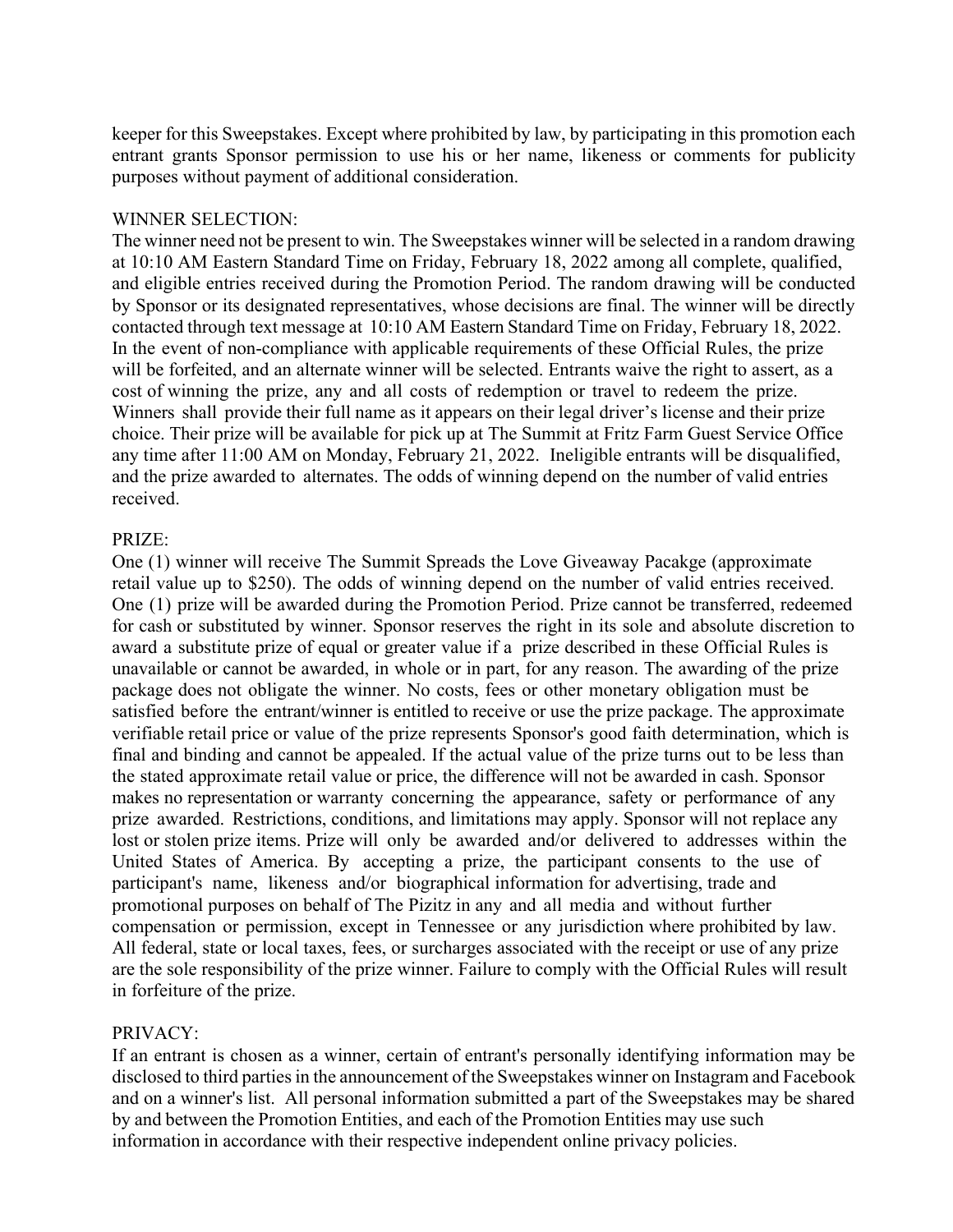#### RELEASE:

By participating in the Sweepstakes, each entrant completely and fully releases and agrees to indemnify and hold harmless Sponsor, and their respective affiliates, members, shareholders, officers, directors, agents, employees, attorneys, successors and assigns (collectively, the "Released Parties") from any and all liability, claim, demand, action, or cause of action of every kind, direct, indirect and consequential, legal, equitable and otherwise, known and unknown, conditional and unconditional (collectively, "Claims") against any one, or more, or all, of the Released Parties arising out of, in connection with or relating to this Sweepstakes or the entrant's participation in this Sweepstakes, or resulting from the entrant's possession, use or misuse of any prize.

#### DISCLAIMERS:

Sponsor is not responsible for any incorrect or inaccurate information, whether caused bywebsite users or by any of the equipment or programming associated with or utilized in the Sweepstakes or by any technical or human error, which may occur in the processing of submissions in the Sweepstakes. Sponsor assumes no responsibility for any misdirected or lost mail, or any error, omission, interruption, deletion, defect, delay of operation or transmission, communications line failure, theft or destruction or unauthorized access to, or alteration of, entries. Sponsor is not responsible for any problems or technical malfunction of any telephone network or lines, computer online systems, servers or providers, computer equipment, software, failure of email or players on account of technical problems or traffic congestion on the Internet or at any website or combination thereof, including injury or damage to entrant's or any other person's computer related to or resulting from participating downloading materials in the Sweepstakes. If, for any reason, the Sweepstakes is not capable of running as planned, including infection by computer virus bugs, tampering, unauthorized intervention, fraud, technical failures, or any other causes beyond the control of Sponsor which corrupt or affect the administration, security, fairness, integrity or proper conduct of the Sweepstakes, then Sponsor reserves the right in its sole discretion to cancel, terminate, modify or suspend the Sweepstakes. In such event, Sponsor may, in its sole discretion, perform the random drawing from among all eligible entries received prior to or after such cancellation, suspension, or modification.

## REGISTRATION DISPUTES:

In the event of a dispute concerning who registered online to participate in the Sweepstakes, the registration will be declared to have been made by the "authorized account holder," defined as the natural person who is assigned to an email address by an internet provider, online service provider, or other organization (e.g., business, education institution, etc.) that is responsible for assigning email addresses for the domain associated with the submitted email address. A potential winner may be requested to provide Sponsor with proof that the potential winner is the authorized account holder of the email address. If a dispute cannot be resolved to Sponsor's satisfaction, the entry will be deemed ineligible.

## COPIES OF RULES; NAMES OF WINNERS:

A copy of these Official Rules is available at [www.thesummitatfritzfarm.com a](http://www.thesummitatfritzfarm.com/)nd the Guest Services office of The Summit at Fritz Farm, 120 Summit at Fritz Farm, STE 155, Lexington, KY 40517. The name of the winner will be